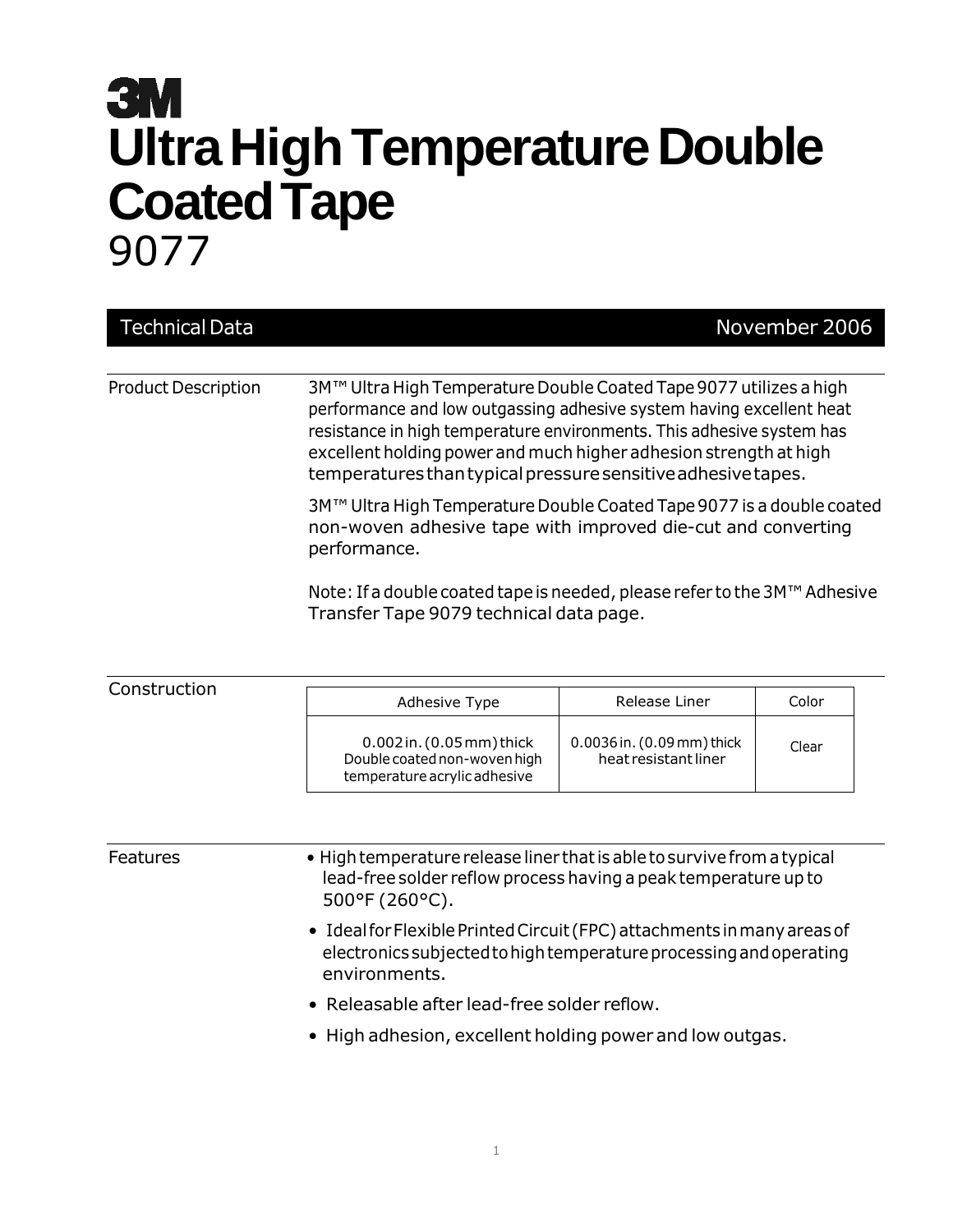## **3M™ Ultra High Temperature Double CoatedTape** 9077

| Performance<br>Characteristics | Note: The following technical information and data should be considered<br>representative or typical only, and should not be used for specification<br>purposes. |                                                                                                                                                                                                                                                                                                                                                                                                                                      |                            |  |  |
|--------------------------------|------------------------------------------------------------------------------------------------------------------------------------------------------------------|--------------------------------------------------------------------------------------------------------------------------------------------------------------------------------------------------------------------------------------------------------------------------------------------------------------------------------------------------------------------------------------------------------------------------------------|----------------------------|--|--|
|                                |                                                                                                                                                                  | 3M™ Ultra High Temperature Double Coated Tape 9077 is made from a<br>high temperature acrylic adhesive system, and will become softer as<br>temperature increases and firmer as temperature decreases. As the<br>adhesive becomes firmer, the adhesion performance generally increases.<br>At low temperatures (lower than -40°F [-40°C]), the tapes become very<br>firm and glassy; the ability to absorb impact energy is reduced. |                            |  |  |
|                                | high temperatures.                                                                                                                                               | Adhesive strength and liner release performance before and after a typical<br>lead-free solder reflow are presented here along with static shear data a                                                                                                                                                                                                                                                                              |                            |  |  |
|                                | minute                                                                                                                                                           | 1. 90° Peel Adhesion to Various Surfaces (per ASTM D3330)<br>• Pull Tab: 0.003 in. (75 µm) thick Copper Clad Laminate<br>(or flexiblecircuit)<br>• Bonded samples were dwelled at room temperature for 20 to 40<br>• Peel speed at 12 in./min. (or 300 mm/min.) at room temperature<br>• Solder reflow peak temperature: 500°F (260°C) for 40 seconds                                                                                |                            |  |  |
|                                | Solder Reflow Effect                                                                                                                                             | Before Reflow                                                                                                                                                                                                                                                                                                                                                                                                                        | <b>After Reflow</b>        |  |  |
|                                | Polyimide Film                                                                                                                                                   | 5.31 lb./in.<br>(9.3 N/cm)                                                                                                                                                                                                                                                                                                                                                                                                           | 2.91 lb./in.<br>(5.1 N/cm) |  |  |
|                                | Glass Epoxy                                                                                                                                                      | 6.28 lb./in.<br>(11 N/cm)                                                                                                                                                                                                                                                                                                                                                                                                            | 5.19 lb./in.<br>(9.1N/cm)  |  |  |
|                                | Polyester Film                                                                                                                                                   | N/A                                                                                                                                                                                                                                                                                                                                                                                                                                  | N/A                        |  |  |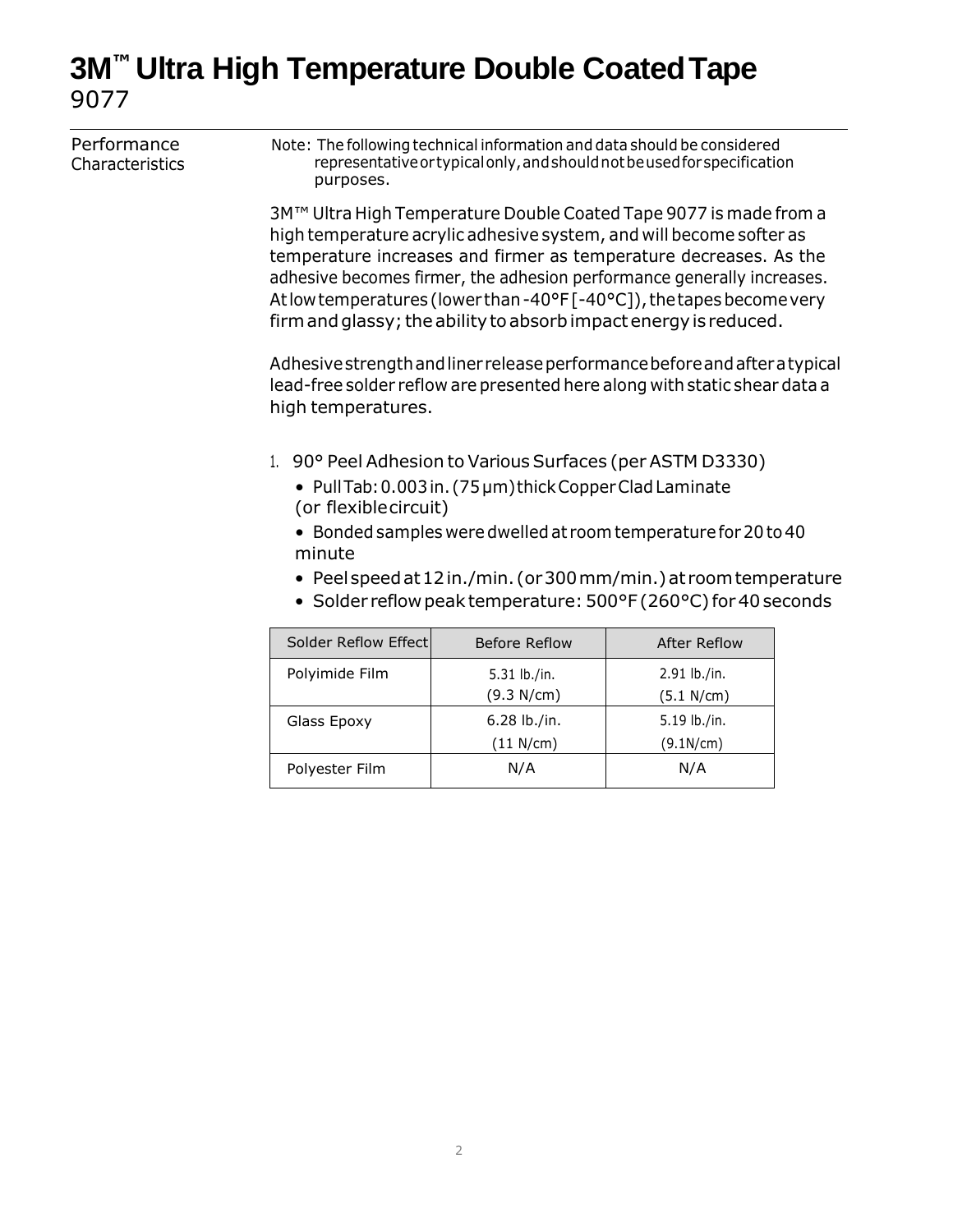## **3M**™ **Ultra High Temperature Double Coated Tape** 9077

| Performance<br>Characteristics<br>(continued) | Note: The following technical information and data should be considered<br>representative or typical only, and should not be used for specification<br>purposes. |                                                                                                                                                                                                                                                                                                 |  |
|-----------------------------------------------|------------------------------------------------------------------------------------------------------------------------------------------------------------------|-------------------------------------------------------------------------------------------------------------------------------------------------------------------------------------------------------------------------------------------------------------------------------------------------|--|
|                                               | Static Shear (Creep or Slippage Testing)<br>2.                                                                                                                   |                                                                                                                                                                                                                                                                                                 |  |
|                                               | • Overlap area: $1$ in. $x$ $1$ in. (or $25$ mm $x$ $25$ mm).                                                                                                    |                                                                                                                                                                                                                                                                                                 |  |
|                                               | • 1 hour dwell time to stainless steel at 212°F (100°C) and 356°F<br>(180°C), respectively.                                                                      |                                                                                                                                                                                                                                                                                                 |  |
|                                               | 3.3 pounds (1.5 kg).                                                                                                                                             | • Measure the slippage length after 1 hour with a holding weight of                                                                                                                                                                                                                             |  |
|                                               | 212°F (100°C)                                                                                                                                                    | No slippage                                                                                                                                                                                                                                                                                     |  |
|                                               | 356°F (180°C)                                                                                                                                                    | $0.008$ in. $(0.2$ mm)                                                                                                                                                                                                                                                                          |  |
|                                               | 3.<br>90° Liner Release<br>• Peel off liner at 90° angle.                                                                                                        |                                                                                                                                                                                                                                                                                                 |  |
|                                               | • Peel speed at 12 in./min. (or 300 mm/min.) at room temperature.                                                                                                |                                                                                                                                                                                                                                                                                                 |  |
|                                               | • Solder reflow peak temperature and duration time: 500°F (260°C)<br>for 20 to 40 seconds.                                                                       |                                                                                                                                                                                                                                                                                                 |  |
|                                               | <b>Before Reflow</b>                                                                                                                                             | 29grams/in. (0.11 N/cm)                                                                                                                                                                                                                                                                         |  |
|                                               | After Reflow                                                                                                                                                     | 39 grams/in. (0.15 N/cm)                                                                                                                                                                                                                                                                        |  |
|                                               |                                                                                                                                                                  |                                                                                                                                                                                                                                                                                                 |  |
| <b>Application Techniques</b>                 | adhesive contact and improves bond strength.                                                                                                                     | Bond strength is dependent upon the amount of adhesive-to-surface<br>contact developed. Firm application pressure helps develop better                                                                                                                                                          |  |
|                                               | alcohol/water mixture or heptane.*                                                                                                                               | To obtain optimum adhesion, the bonding surfaces must be clean, dry,<br>and well unified. Some typical surface cleaning solvents are isopropyl                                                                                                                                                  |  |
|                                               | generally satisfactory.                                                                                                                                          | Ideal tape application temperature range is 70°F to 100°F (21°C to 38°C).<br>Initial tape application to surfaces at temperatures below 50°F (10°C) is<br>notrecommended because the adhesive becomesto of irm to adhere<br>readily. However, once properly applied, low temperature holding is |  |
|                                               |                                                                                                                                                                  | *Note: When using solvents, extinguish all ignition sources and follow<br>the manufacturer's precautions and directions for use.                                                                                                                                                                |  |